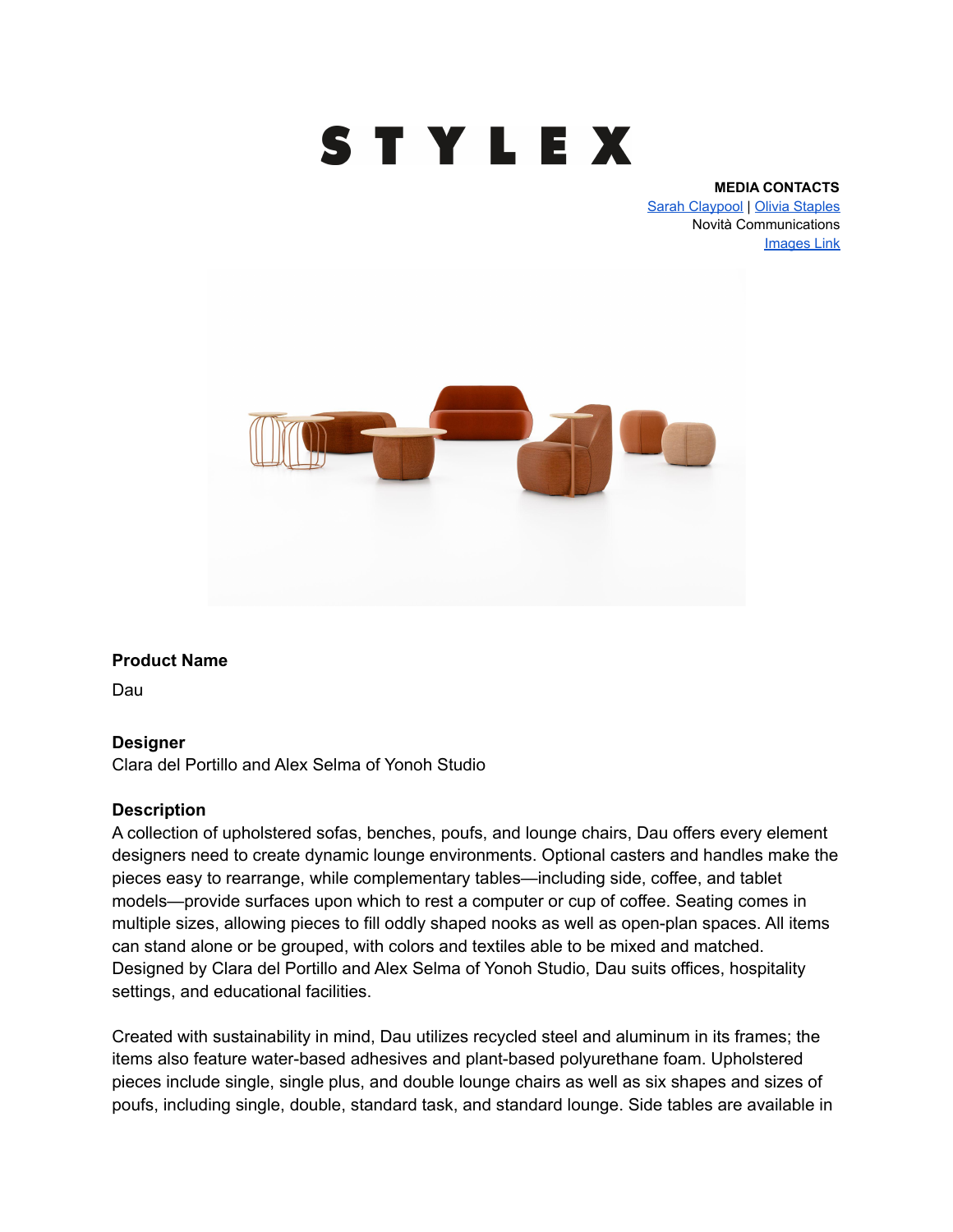small and medium versions, with the coffee table offered with an upholstered base. Surface options range from Caesarstone, solid surface, and solid wood to wood veneer and laminate. Frames come in a choice of 26 VOC-free powder coats. Dau is Greenguard- and Level 1-Certified. The collection is manufactured in the U.S and available in CET, making it easy to specify.

# **Function**

Dau's seating comes in multiple lengths, allowing it to fit in oddly shaped nooks as well as open-plan spaces. Agile and dynamic, the collection suits collaborative environments; it also work well in offices, hospitality settings, and educational facilities.

## **Core Components**

- Lounge chairs
- Side Tables
- Poufs
- Benches
- Tablet arm on a swivel

## **Design & Options**

- Single, single plus and double seaters
- Upholstered and un-upholstered side tables
- Tablet arm
- Poufs & Lounge Pieces are offered with plastic glides with optional rubber or felt snap-on bottoms
- Select models can be specified with or without caster
- Handle option available on castered models only

## **Materials & Finishes**

- Table Bases & Tablet Arms: 26 VOC-free powder coats
- Tabletop Surfaces: Caesarstone, solid surface, Solid Wood, Wood Veneer, Laminate

## **Construction**

Dau is constructed from a plant-based polyurethane foam and supported by CARB-Certified internal plywood frames.

## **Sustainable Design Features**

• Greenguard IAQ Certified